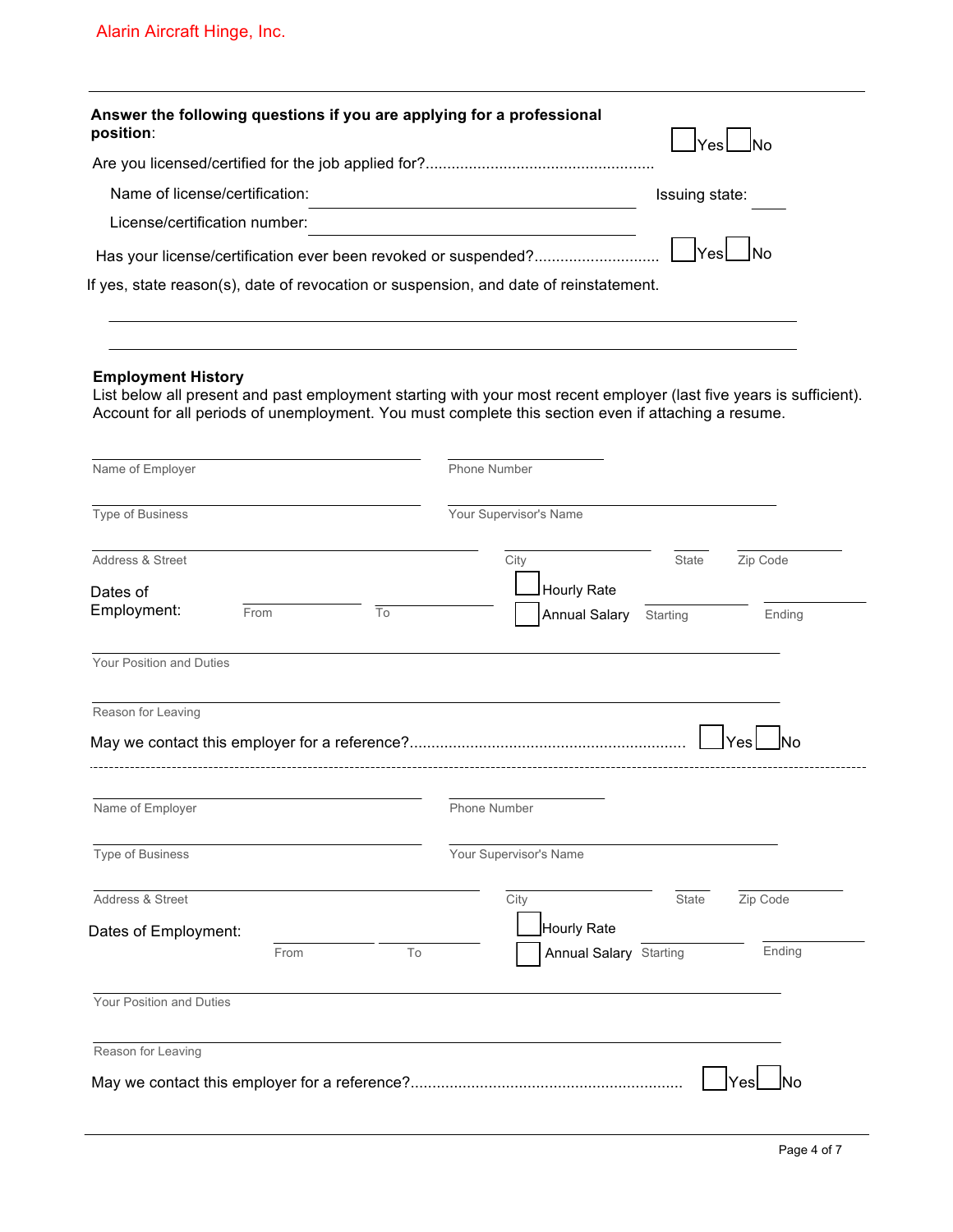## **Employment History, continued**

| Name of Employer           | Phone Number                               |
|----------------------------|--------------------------------------------|
| Type of Business           | Your Supervisor's Name                     |
| Address & Street           | Zip Code<br>City<br>State                  |
| Dates of Employment:       | Hourly Rate                                |
| To<br>From                 | <b>Annual Salary</b> Starting<br>Ending    |
| Your Position and Duties   |                                            |
| Reason for Leaving         |                                            |
|                            | Yes                                        |
| Name of Employer           | Phone Number                               |
| Type of Business           | Your Supervisor's Name                     |
| Address & Street           | Zip Code<br>City<br>State                  |
| Dates of Employment:       | Hourly Rate                                |
| To<br>From                 | <b>Annual Salary</b> Starting<br>Ending    |
| Your Position and Duties   |                                            |
| Reason for Leaving         |                                            |
|                            | Yes<br>ເດ                                  |
| Name of Employer           | Phone Number                               |
| Type of<br><b>Business</b> | Your Supervisor's Name                     |
| Address & Street           | State<br>Zip Code<br>City                  |
| Dates of Employment:       | Hourly Rate                                |
| To<br>From                 | Ending<br>Starting<br><b>Annual Salary</b> |
| Your Position and Duties   |                                            |
|                            |                                            |
| Reason for Leaving         |                                            |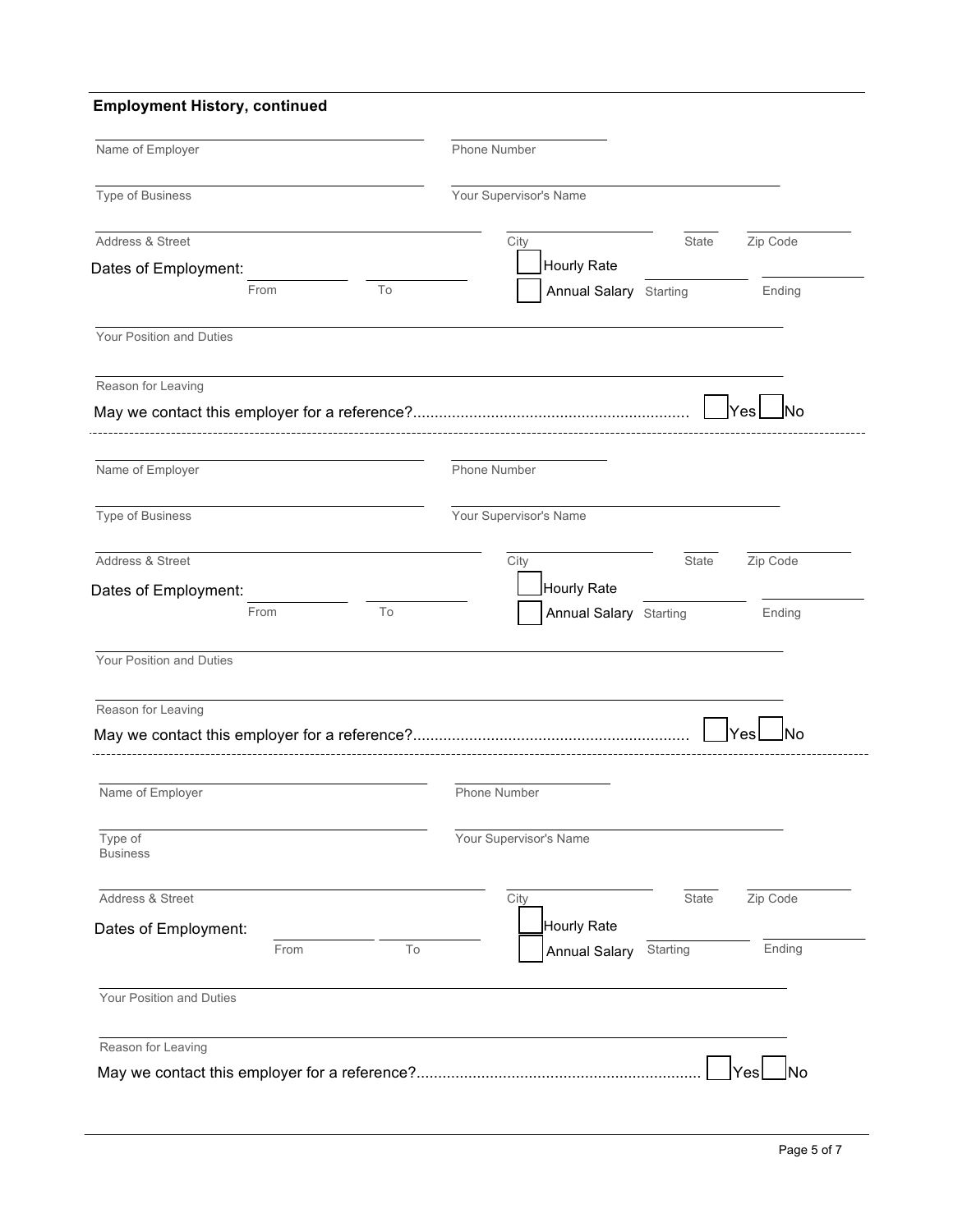| <b>Military Service</b><br>Have you obtained any special skills or abilities as the result of service in the military? $\vert \vert_{\text{Yes}} \vert \vert_{\text{No}}$ |  |
|---------------------------------------------------------------------------------------------------------------------------------------------------------------------------|--|
| If so, describe:                                                                                                                                                          |  |
|                                                                                                                                                                           |  |

## **References**

List below three persons not related to you who have knowledge of your work performance within the last three years.

| <b>First Name</b> | Last Name |                         | Phone Number |          |
|-------------------|-----------|-------------------------|--------------|----------|
| Address & Street  |           | City                    | State        | Zip Code |
| Occupation        |           | No. of Years Acquainted |              |          |
| <b>First Name</b> | Last Name |                         | Phone Number |          |
| Address & Street  |           | City                    | State        | Zip Code |
| Occupation        |           | No. of Years Acquainted |              |          |
| <b>First Name</b> | Last Name |                         | Phone Number |          |
| Address & Street  |           | City                    | State        | Zip Code |
| Occupation        |           | No. of Years Acquainted |              |          |